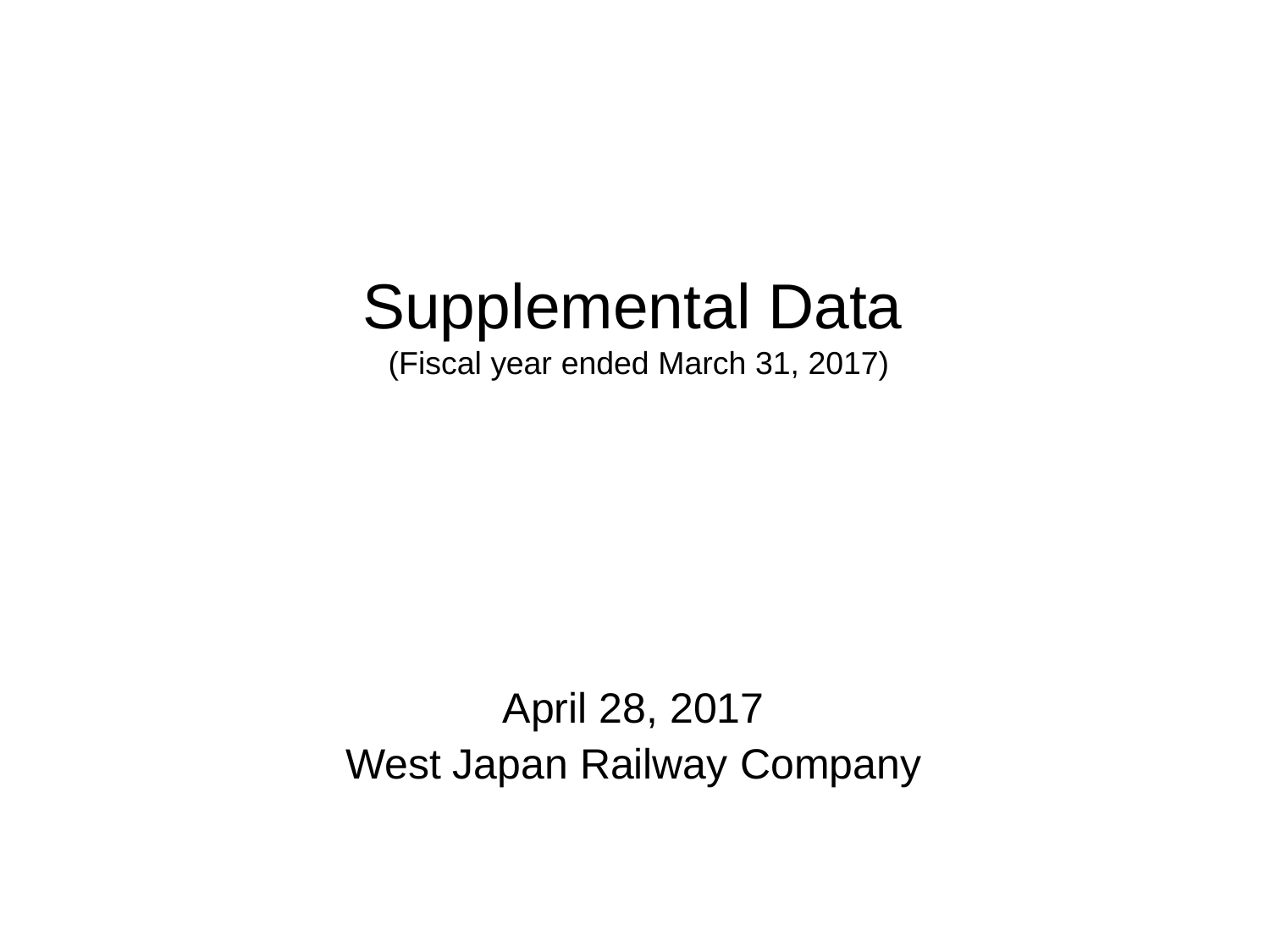## 1. Financial Highlights



¥Billions

|                                         |          | <b>Results</b><br><b>Results</b><br>Increase/<br>FY2017.3<br>(Decrease) |        | YoY           | <b>Forecasts</b> | YoY                     |         |
|-----------------------------------------|----------|-------------------------------------------------------------------------|--------|---------------|------------------|-------------------------|---------|
|                                         | FY2016.3 |                                                                         |        | $\frac{0}{0}$ | FY2018.3         | Increase/<br>(Decrease) | $\%$    |
|                                         | A        | B                                                                       | $B-A$  | $B/A-1$       | $\mathsf{C}$     | $C-B$                   | $C/B-1$ |
| <b>[Consolidated]</b>                   |          |                                                                         |        |               |                  |                         |         |
| <b>Operating Revenues</b>               | 1,451.3  | 1,441.4                                                                 | (9.8)  | (0.7)         | 1,492.0          | 50.5                    | 3.5     |
| Operating Income                        | 181.5    | 176.3                                                                   | (5.1)  | (2.8)         | 183.5            | 7.1                     | 4.0     |
| <b>Recurring Profit</b>                 | 162.2    | 160.7                                                                   | (1.4)  | (0.9)         | 168.5            | 7.7                     | 4.8     |
| Profit attributable to owners of parent | 85.8     | 91.2                                                                    | 5.4    | 6.3           | 109.0            | 17.7                    | 19.4    |
| [Non-Consolidated]                      |          |                                                                         |        |               |                  |                         |         |
| <b>Operating Revenues</b>               | 954.2    | 956.1                                                                   | 1.8    | 0.2           | 967.0            | 10.8                    | 1.1     |
| <b>Transportation Revenues</b>          | 850.0    | 849.6                                                                   | (0.3)  | (0.0)         | 859.0            | 9.3                     | 1.1     |
| <b>Operating Expenses</b>               | 817.0    | 820.6                                                                   | 3.6    | 0.4           | 828.0            | 7.3                     | 0.9     |
| Personnel costs                         | 233.3    | 223.3                                                                   | (10.0) | (4.3)         | 221.5            | (1.8)                   | (0.8)   |
| Non personnel costs                     | 392.4    | 394.3                                                                   | 1.9    | 0.5           | 403.0            | 8.6                     | 2.2     |
| Energy costs                            | 44.1     | 40.5                                                                    | (3.5)  | (8.0)         | 46.5             | 5.9                     | 14.6    |
| Maintenance costs                       | 152.8    | 157.1                                                                   | 4.2    | 2.8           | 158.0            | 0.8                     | 0.5     |
| Miscellaneous costs                     | 195.4    | 196.6                                                                   | 1.1    | 0.6           | 198.5            | 1.8                     | 0.9     |
| Depreciation                            | 132.3    | 137.6                                                                   | 5.3    | 4.0           | 137.0            | (0.6)                   | (0.5)   |
| Operating Income                        | 137.2    | 135.4                                                                   | (1.7)  | (1.3)         | 139.0            | 3.5                     | 2.6     |
| <b>Recurring Profit</b>                 | 116.7    | 118.4                                                                   | 1.7    | 1.5           | 123.0            | 4.5                     | 3.8     |
| Net Income<br>$-$                       | 61.1     | 70.8                                                                    | 9.7    | 15.9          | 83.0             | 12.1                    | 17.2    |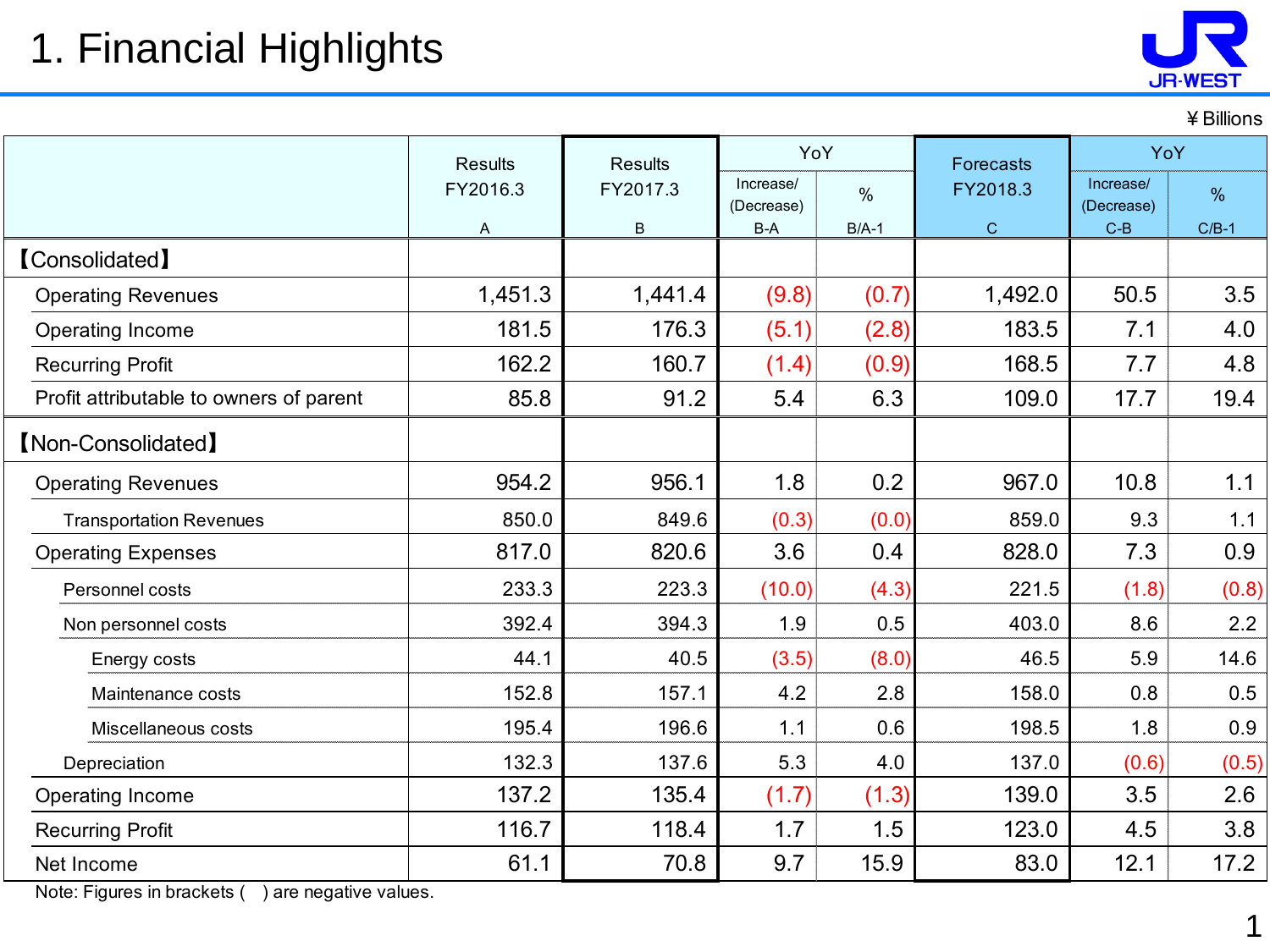### 2. Non-Consolidated Financial Results



#### ¥Billions

|                                          | <b>Results</b> | FY2017.3                    | YoY            |                         | Difference from the      |                                  |
|------------------------------------------|----------------|-----------------------------|----------------|-------------------------|--------------------------|----------------------------------|
|                                          | FY2016.3       | Forecasts<br>(As of Jan 30) | <b>Results</b> | Increase/<br>(Decrease) | $\%$                     | forecasts<br>Increase/(Decrease) |
|                                          | A              | B                           | С              | $C-A$                   | $C/A-1$                  | $C-B$                            |
| <b>Operating Revenues</b>                | 954.2          | 951.0                       | 956.1          | 1.8                     | 0.2                      | 5.1                              |
| Transportation revenues                  | 850.0          | 846.0                       | 849.6          | (0.3)                   | (0.0)                    | 3.6                              |
| Other                                    | 104.1          | 105.0                       | 106.4          | 2.2                     | 2.1                      | 1.4                              |
| <b>Operating Expenses</b>                | 817.0          | 817.5                       | 820.6          | 3.6                     | 0.4                      | 3.1                              |
| Personnel costs                          | 233.3          | 223.0                       | 223.3          | (10.0)                  | (4.3)                    | 0.3                              |
| Non personnel costs                      | 392.4          | 390.5                       | 394.3          | 1.9                     | 0.5                      | 3.8                              |
| Energy costs                             | 44.1           | 41.0                        | 40.5           | (3.5)                   | (8.0)                    | (0.4)                            |
| Maintenance costs                        | 152.8          | 154.0                       | 157.1          | 4.2                     | 2.8                      | 3.1                              |
| Miscellaneous costs                      | 195.4          | 195.5                       | 196.6          | 1.1                     | 0.6                      | 1.1                              |
| Rental payments, etc.                    | 26.9           | 30.5                        | 30.2           | 3.3                     | 12.5                     | (0.2)                            |
| Taxes                                    | 31.9           | 35.0                        | 34.9           | 3.0                     | 9.5                      | (0.0)                            |
| Depreciation                             | 132.3          | 138.5                       | 137.6          | 5.3                     | 4.0                      | (0.8)                            |
| Operating Income                         | 137.2          | 133.5                       | 135.4          | (1.7)                   | (1.3)                    | 1.9                              |
| Non-operating revenues and expenses, net | (20.4)         | (17.0)                      | (17.0)         | 3.4                     | (17.0)                   | (0.0)                            |
| Non-operating revenues                   | 6.3            | 6.5                         | 6.1            | (0.1)                   |                          | (0.3)                            |
| Non-operating expenses                   | 26.8           | 23.5                        | 23.1           | (3.6)                   |                          | (0.3)                            |
| <b>Recurring Profit</b>                  | 116.7          | 116.5                       | 118.4          | 1.7                     | 1.5                      | 1.9                              |
| Extraordinary profit and loss, net       | (15.5)         | (3.5)                       | (16.5)         | (1.0)                   |                          | (13.0)                           |
| Extraordinary profit                     | 19.5           |                             | 18.3           | (1.1)                   | $\overline{\phantom{a}}$ |                                  |
| <b>Extraordinary loss</b>                | 35.0           |                             | 34.9           | (0.1)                   |                          |                                  |
| Net Income                               | 61.1           | 78.0                        | 70.8           | 9.7                     | 15.9                     | (7.1)                            |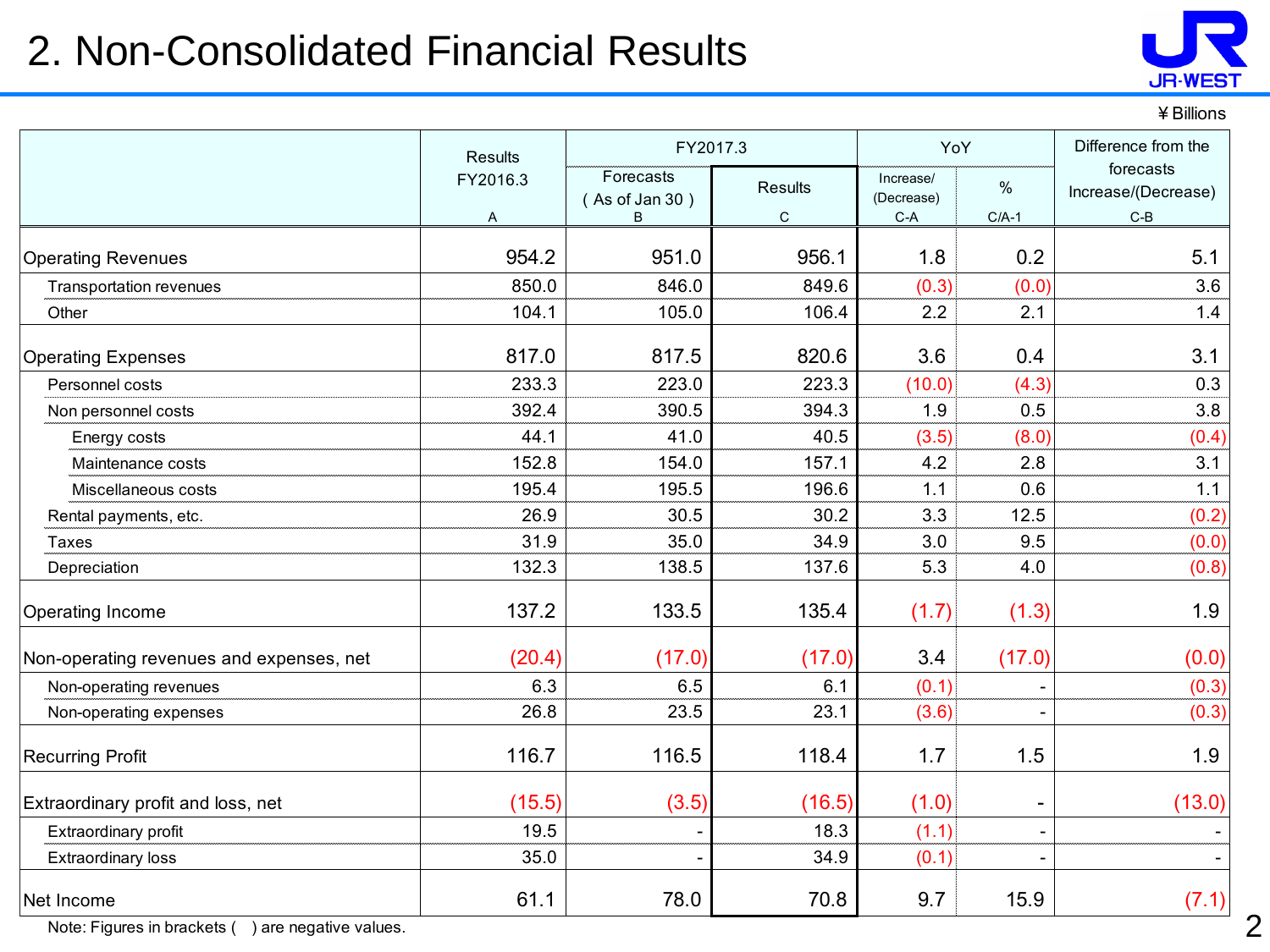### 3. Major Factors of Increase/Decrease in Transportation Revenues



¥Billions

|                             |       |                               | Results FY2017.3 |                                                                                                                                                                                  |                         |  |  |  |  |  |                                                                                  |       |                      |     |
|-----------------------------|-------|-------------------------------|------------------|----------------------------------------------------------------------------------------------------------------------------------------------------------------------------------|-------------------------|--|--|--|--|--|----------------------------------------------------------------------------------|-------|----------------------|-----|
| Transportation              |       | YoY                           |                  | Major factors                                                                                                                                                                    |                         |  |  |  |  |  |                                                                                  |       |                      |     |
| revenues                    |       | Increase/(Decrease)<br>Amount | %                |                                                                                                                                                                                  | Amount                  |  |  |  |  |  |                                                                                  |       |                      |     |
|                             |       |                               |                  | Fundamentals 1.2%                                                                                                                                                                | 5.3                     |  |  |  |  |  |                                                                                  |       |                      |     |
| Shinkansen                  | 434.6 | (2.6)                         | (0.6)            | Special factors<br>Rebound decline from the opening of Hokuriku<br>Shinkansen<br>Kumamoto earthquake<br>Silver Week (a five-day holiday in September), leap year<br>effect, etc. | (3.4)<br>(2.7)<br>(2.5) |  |  |  |  |  |                                                                                  |       |                      |     |
|                             |       |                               |                  | Typhoon effect                                                                                                                                                                   | 0.3                     |  |  |  |  |  |                                                                                  |       |                      |     |
|                             |       |                               |                  | Inbound demand<br>etc.                                                                                                                                                           | 0.2                     |  |  |  |  |  |                                                                                  |       |                      |     |
|                             |       |                               |                  | Fundamentals 0.5%                                                                                                                                                                | 1.4                     |  |  |  |  |  |                                                                                  |       |                      |     |
|                             |       |                               |                  | Special factors                                                                                                                                                                  |                         |  |  |  |  |  |                                                                                  |       |                      |     |
| Kansai Urban Area           |       |                               |                  | Inbound demand                                                                                                                                                                   | 0.8                     |  |  |  |  |  |                                                                                  |       |                      |     |
| (Kyoto-Osaka-<br>Kobe Area) | 305.0 |                               |                  |                                                                                                                                                                                  | 2.7                     |  |  |  |  |  |                                                                                  | 0.9   | Typhoon effect       | 0.5 |
|                             |       |                               |                  |                                                                                                                                                                                  |                         |  |  |  |  |  |                                                                                  |       | Kyoto Railway Museum | 0.1 |
|                             |       |                               |                  |                                                                                                                                                                                  |                         |  |  |  |  |  | Silver Week (a five-day holiday in September), leap year<br>effect, etc.<br>etc. | (0.7) |                      |     |
|                             |       |                               |                  | Fundamentals (0.3%)                                                                                                                                                              | (0.3)                   |  |  |  |  |  |                                                                                  |       |                      |     |
|                             |       |                               |                  | Special factors                                                                                                                                                                  |                         |  |  |  |  |  |                                                                                  |       |                      |     |
| Other                       | 110.0 | (0.4)                         | (0.4)            | Silver Week (a five-day holiday in September), leap year<br>effect, etc.                                                                                                         | (0.4)                   |  |  |  |  |  |                                                                                  |       |                      |     |
| lines                       |       |                               |                  | Typhoon effect                                                                                                                                                                   | 0.3                     |  |  |  |  |  |                                                                                  |       |                      |     |
|                             |       |                               |                  | Inbound demand<br>etc.                                                                                                                                                           | 0.0                     |  |  |  |  |  |                                                                                  |       |                      |     |
| Conventional lines          | 415.0 | 2.3                           | 0.6              |                                                                                                                                                                                  |                         |  |  |  |  |  |                                                                                  |       |                      |     |
| Total                       | 849.6 |                               |                  |                                                                                                                                                                                  |                         |  |  |  |  |  |                                                                                  |       |                      |     |
|                             |       | (0.3)                         | (0.0)            |                                                                                                                                                                                  |                         |  |  |  |  |  |                                                                                  |       |                      |     |

Note: Revenues from luggage transportation are omitted due to the small amount. Figures in brackets ( ) are negative values.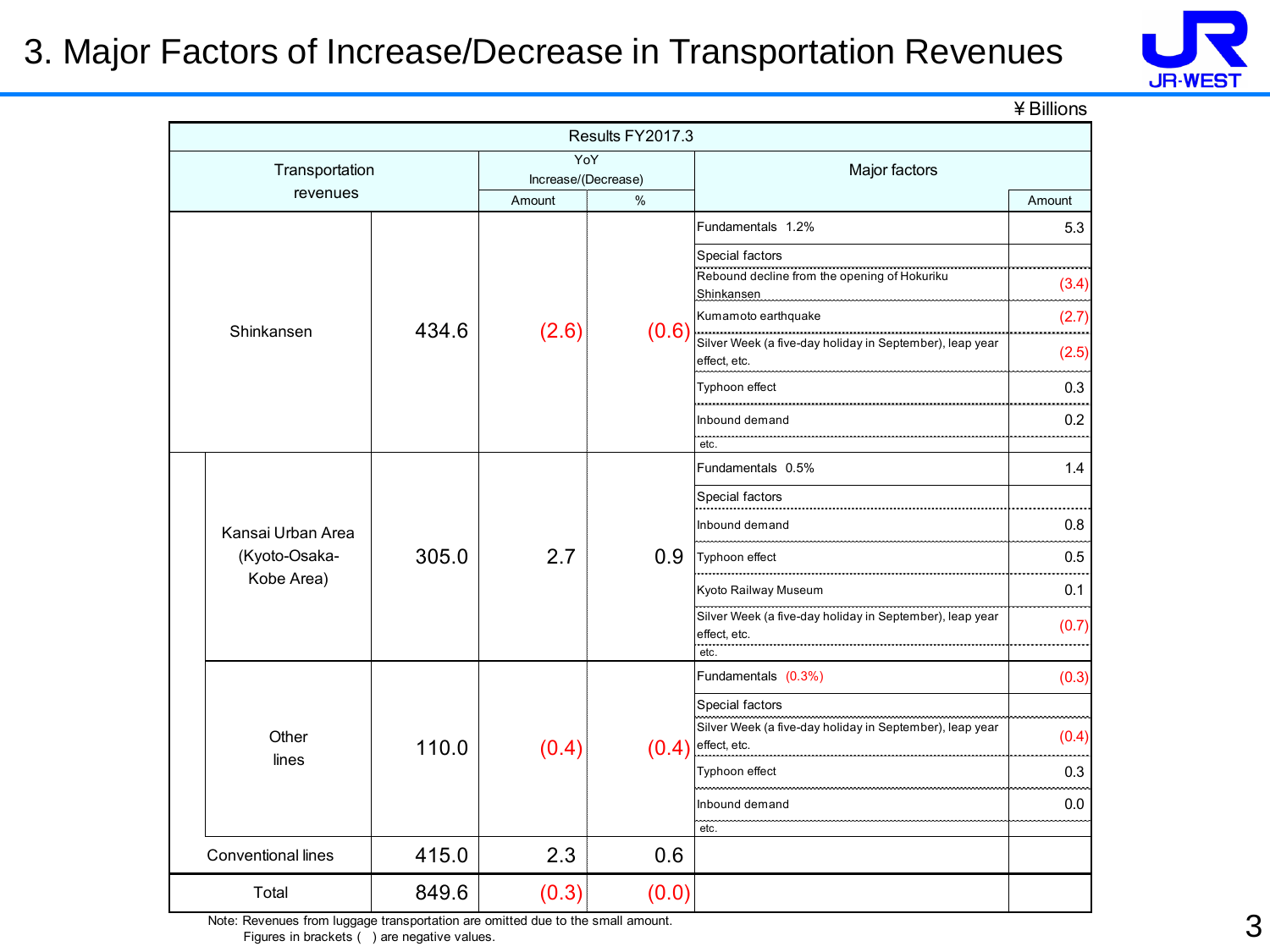### 4. Transportation Revenues and Passenger-Kilometers



|                                              |          |                                      |                    |          |                             |                          |          |                                      |                   |          |                                    | <b>JR-WEST</b>   |
|----------------------------------------------|----------|--------------------------------------|--------------------|----------|-----------------------------|--------------------------|----------|--------------------------------------|-------------------|----------|------------------------------------|------------------|
|                                              |          | <b>Transportation Revenues</b>       |                    |          |                             | ¥ Billions               |          | Passenger-Kilometers                 |                   |          | Millions of passenger-kilometers   |                  |
|                                              |          | <b>Fiscal Year</b><br>$(4/1 - 3/31)$ |                    |          | 3 months (4Q)<br>(1/1~3/31) |                          |          | <b>Fiscal Year</b><br>$4/1 - 3/31$ ) |                   |          | 3 months (4Q)<br>$(1/1 \sim 3/31)$ |                  |
|                                              | FY2016.3 | FY2017.3                             | YoY                | FY2016.3 | FY2017.3                    | YoY                      | FY2016.3 | FY2017.3                             | YoY               | FY2016.3 | FY2017.3                           | YoY              |
| Total                                        | 850.0    | 849.6                                | (0.3)<br>$(0.0\%)$ | 203.7    | 206.7                       | $\overline{2.9}$<br>1.5% | 58,341   | 58,271                               | (69)<br>$(0.1\%)$ | 13,884   | 13,926                             | 42<br>0.3%       |
| Shinkansen                                   | 437.2    | 434.6                                | (2.6)<br>(0.6%)    | 102.7    | 104.4                       | 1.6<br>1.6%              | 20,449   | 20,348                               | (101)<br>(0.5%)   | 4,806    | 4,871                              | 64<br>1.3%       |
| <b>Commuter Passes</b>                       | 10.1     | 10.2                                 | 0.1<br>1.4%        | 2.5      | 2.5                         | 0.0<br>1.6%              | 804      | 815                                  | 11<br>1.4%        | 198      | 197                                | (1)<br>(0.8%)    |
| Non-Commuter Passes                          | 427.1    | 424.3                                | (2.8)<br>(0.7%)    | 100.2    | 101.8                       | 1.6<br>1.6%              | 19,644   | 19,532                               | (112)<br>(0.6%)   | 4,608    | 4,674                              | 66<br>1.4%       |
| <b>Conventional Lines</b>                    | 412.7    | 415.0                                | 2.3<br>0.6%        | 100.9    | 102.2                       | 1.3<br>1.3%              | 37,891   | 37,923                               | 31<br>0.1%        | 9,077    | 9,054                              | (22)<br>(0.2%)   |
| <b>Commuter Passes</b>                       | 141.0    | 141.5                                | 0.5<br>0.4%        | 33.8     | 33.9                        | 0.0<br>0.2%              | 22,764   | 22,723                               | (41)<br>(0.2%)    | 5,350    | 5,283                              | (67)<br>(1.3%)   |
| Non-Commuter Passes                          | 271.7    | 273.5                                | 1.8<br>0.7%        | 67.1     | 68.3                        | 1.2<br>1.8%              | 15,127   | 15,200                               | 73<br>0.5%        | 3,726    | 3,771                              | 44<br>1.2%       |
| Kansai Urban Area<br>(Kyoto-Osaka-Kobe Area) | 302.2    | 305.0                                | 2.7<br>0.9%        | 73.7     | 74.8                        | $1.1$<br>1.5%            | 29,522   | 29,592                               | 70<br>0.2%        | 7,078    | 7,064                              | (14)<br>(0.2%)   |
| <b>Commuter Passes</b>                       | 115.6    | 116.4                                | 0.7<br>0.7%        | 27.8     | 28.0                        | 0.1<br>0.6%              | 18,714   | 18,689                               | (24)<br>$(0.1\%)$ | 4,431    | 4,377                              | (53)<br>(1.2%)   |
| Non-Commuter Passes                          | 186.5    | 188.5                                | 2.0<br>1.1%        | 45.8     | 46.8                        | 0.9<br>2.1%              | 10,808   | 10,903                               | 95<br>0.9%        | 2,647    | 2,686                              | 38<br>1.5%       |
| <b>Other Lines</b>                           | 110.5    | 110.0                                | (0.4)<br>$(0.4\%)$ | 27.2     | 27.3                        | 0.1<br>0.6%              | 8,369    | 8,330                                | (38)<br>(0.5%)    | 1,998    | 1,990                              | (7)<br>$(0.4\%)$ |
| <b>Commuter Passes</b>                       | 25.3     | 25.1                                 | (0.2)<br>$(1.1\%)$ | 5.9      | 5.8                         | (0.0)<br>(1.5%)          | 4,050    | 4,033                                | (16)<br>(0.4%     | 919      | 905                                | (13)<br>(1.5%)   |
| Non-Commuter Passes                          | 85.1     | 84.9                                 | (0.1)<br>(0.2%)    | 21.2     | 21.4                        | 0.2<br>1.2%              | 4,319    | 4,297                                | (21)<br>(0.5%)    | 1,079    | 1,085                              | 6<br>0.6%        |
|                                              |          |                                      |                    |          |                             |                          |          |                                      |                   |          |                                    |                  |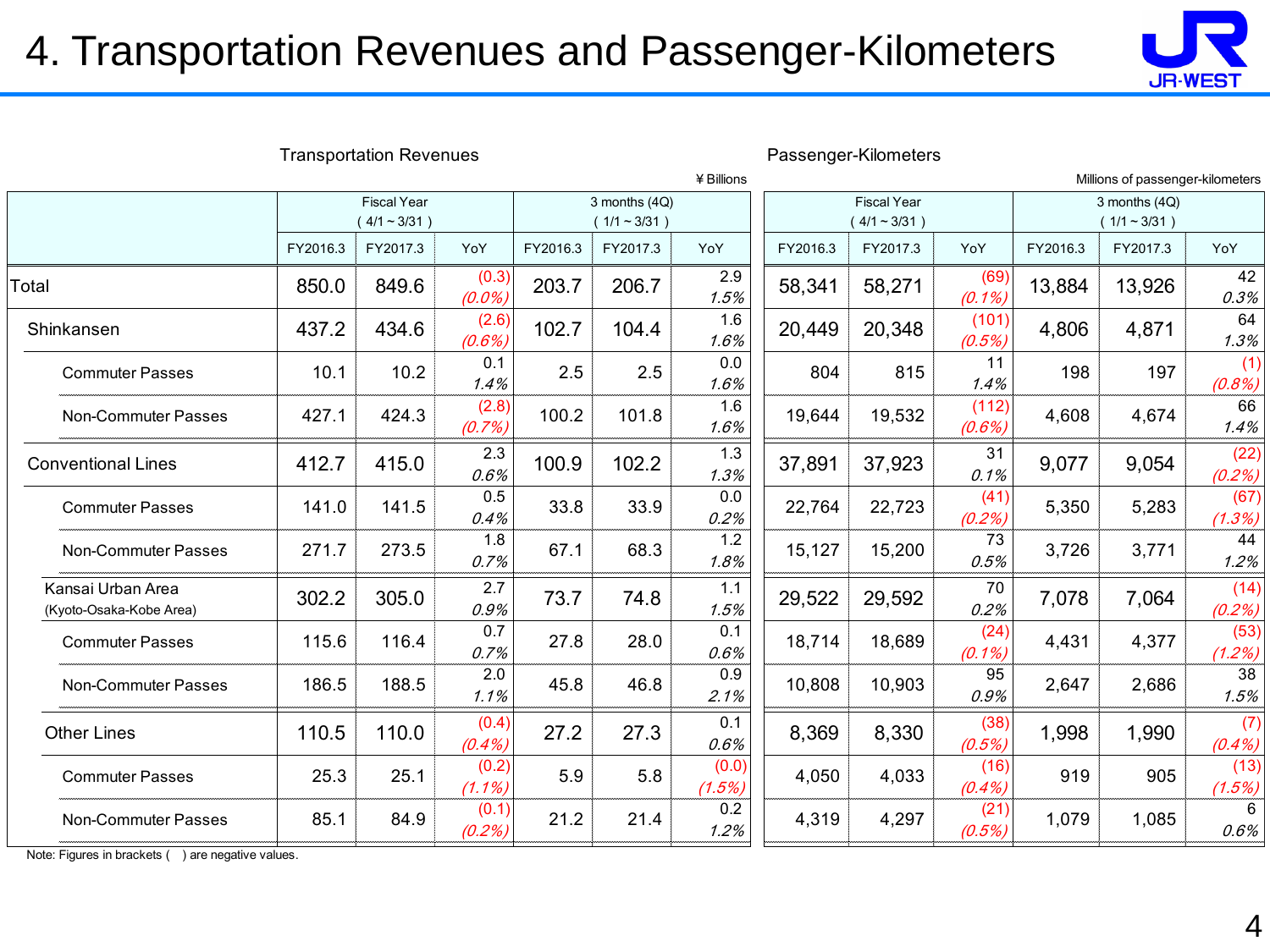### 5. Major Factors of Increase/Decrease in Operating Expenses (Non-consolidated)



|                                  |       |                         |       |                                                                                                                                                          | ¥ Billions |
|----------------------------------|-------|-------------------------|-------|----------------------------------------------------------------------------------------------------------------------------------------------------------|------------|
|                                  |       |                         |       | Results FY2017.3                                                                                                                                         |            |
| Item                             |       | YoY                     |       |                                                                                                                                                          |            |
|                                  |       | Increase/<br>(Decrease) | $\%$  | Major factors (YoY)                                                                                                                                      |            |
| Personnel costs                  | 223.3 | (10.0)                  | (4.3) | Decrease in amortization of accumulated unrecognized actuarial<br>differences of retirement benefits obligation $(7.0)$ , etc.                           |            |
| Energy costs                     | 40.5  | (3.5)                   | (8.0) | Decrease in adjustment amount for fuel cost $(3.4)$ , etc.                                                                                               |            |
| Maintenance<br>costs             | 157.1 | 4.2                     | 2.8   | Allowance reserve for the large-scale renovation +4.1, etc.                                                                                              |            |
| <b>Miscellaneous</b><br>costs    | 196.6 | 1.1                     | 0.6   | Increase in expenses from the introduction of new uniforms +2.0<br>Increase in system related costs +0.9<br>Decrease in advertising expenses (2.5), etc. |            |
| Rental Payments,<br>etc          | 30.2  | 3.3                     | 12.5  | Increase in amount equivalent to fixed asset tax for Hokuriku<br>Shinkansen infrastructure, etc.                                                         |            |
| <b>Taxes</b>                     | 34.9  | 3.0                     | 9.5   | Increase in business tax +1.6, etc.                                                                                                                      |            |
| Depreciation and<br>amortization | 137.6 | 5.3                     | 4.0   | Kansai Urban Area commuter trains, etc.                                                                                                                  |            |
| Total                            | 820.6 | 3.6                     | 0.4   |                                                                                                                                                          |            |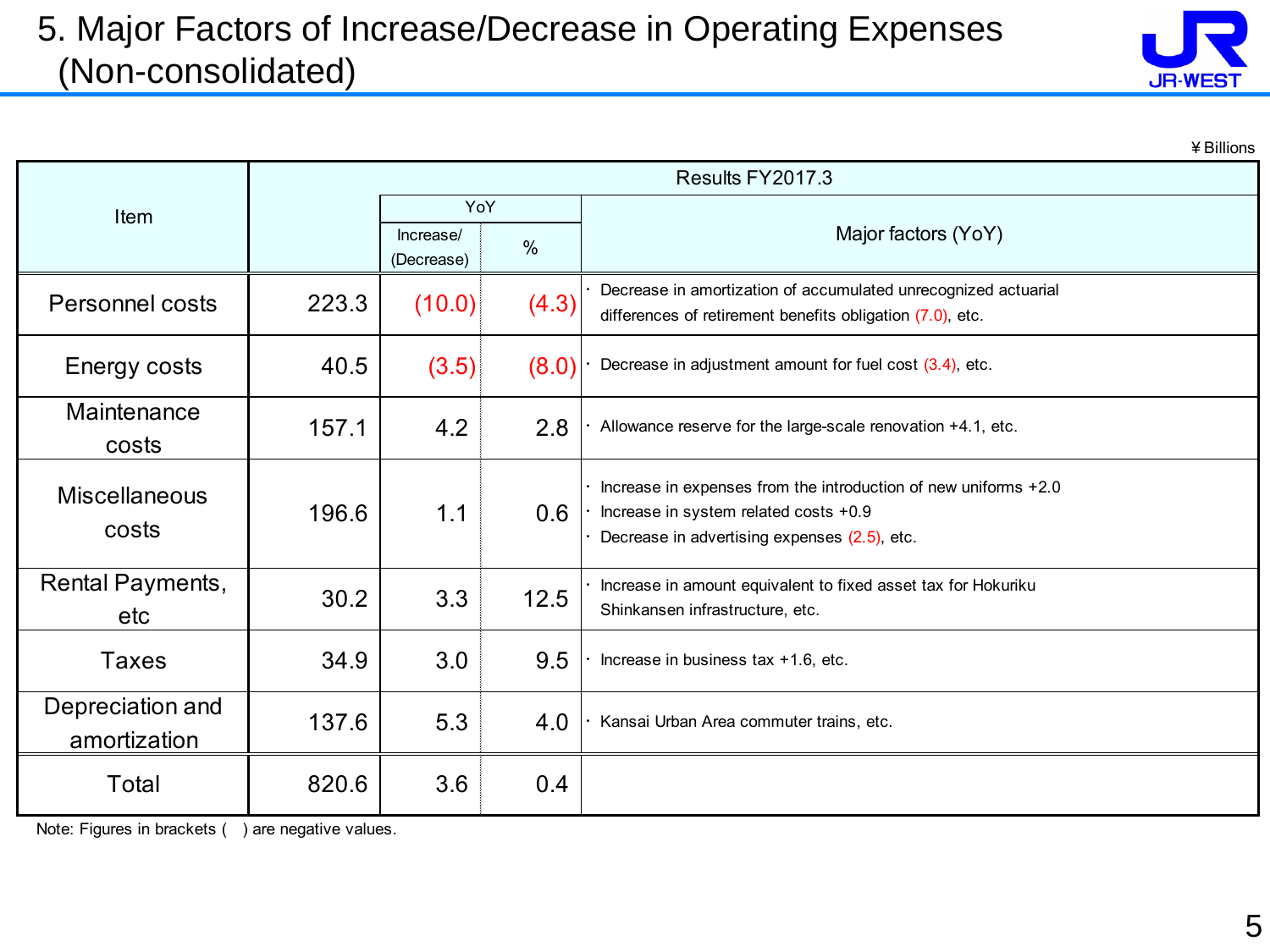### 6. Consolidated Financial Results



¥Billions

|                                          | Results       | FY2017.3                         |                        |                                                           | YoY             | Difference from                               |  |
|------------------------------------------|---------------|----------------------------------|------------------------|-----------------------------------------------------------|-----------------|-----------------------------------------------|--|
|                                          | FY2016.3<br>A | Forecasts<br>(As of Jan 30)<br>B | Results<br>$\mathsf C$ | Increase/<br>(Decrease)<br>$\mathsf{C}\text{-}\mathsf{A}$ | $\%$<br>$C/A-1$ | the forecasts<br>Increase/(Decrease)<br>$C-B$ |  |
| <b>Operating Revenues</b>                | 1,451.3       | 1,445.5                          | 1,441.4                | (9.8)                                                     | (0.7)           | (4.0)                                         |  |
| <b>Operating Expenses</b>                | 1,269.7       | 1,272.5                          | 1,265.0                | (4.7)                                                     | (0.4)           | (7.4)                                         |  |
| <b>Operating Income</b>                  | 181.5         | 173.0                            | 176.3                  | (5.1)                                                     | (2.8)           | 3.3                                           |  |
| Non-operating revenues and expenses, net | (19.2)        | (16.0)                           | (15.6)                 | 3.6                                                       | (19.0)          | 0.3                                           |  |
| Non-operating revenues                   | 7.8           | 7.5                              | 8.0                    | 0.2                                                       |                 | 0.5                                           |  |
| Non-operating expenses                   | 27.1          | 23.5                             | 23.7                   | (3.3)                                                     |                 | 0.2                                           |  |
| <b>Recurring Profit</b>                  | 162.2         | 157.0                            | 160.7                  | (1.4)                                                     | (0.9)           | 3.7                                           |  |
| Extraordinary profit and loss, net       | (17.1)        | (5.0)                            | (23.0)                 | (5.9)                                                     |                 | (18.0)                                        |  |
| Extraordinary profit                     | 21.5          | $\overline{\phantom{a}}$         | 19.6                   | (1.8)                                                     |                 | $\blacksquare$                                |  |
| Extraordinary loss                       | 38.6          |                                  | 42.6                   | 4.0                                                       |                 | $\blacksquare$                                |  |
| Profit attributable to owners of parent  | 85.8          | 102.5                            | 91.2                   | 5.4                                                       | 6.3             | (11.2)                                        |  |
| Comprehensive Income                     | 104.8         | ۰                                | 92.0                   | (12.7)                                                    | (12.1)          |                                               |  |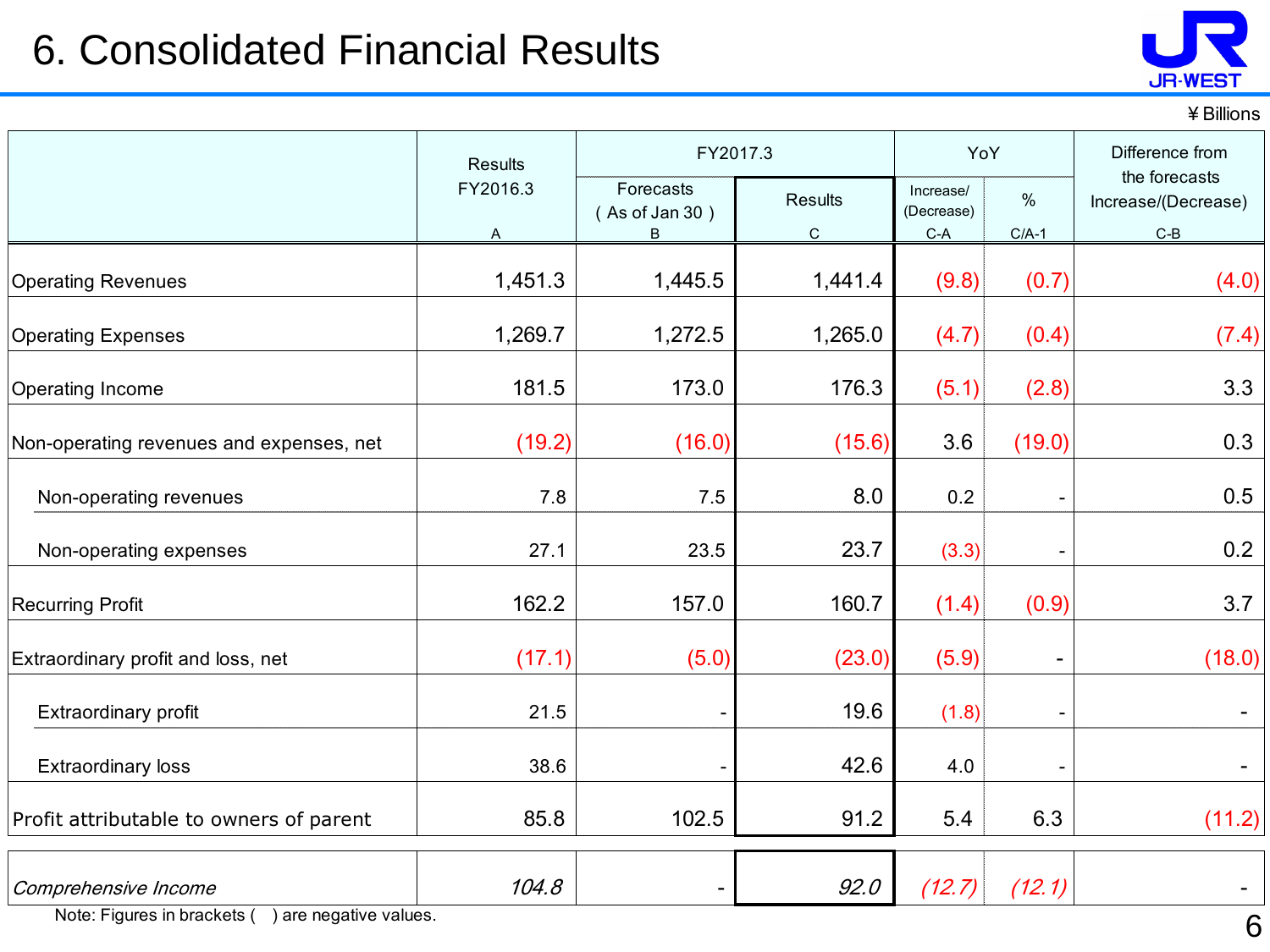### 7. Consolidated Financial Results (Segment Information)



¥Billions

|                                               | Results  | FY2017.3                       |                |                         | YoY     | Difference from the              |
|-----------------------------------------------|----------|--------------------------------|----------------|-------------------------|---------|----------------------------------|
|                                               | FY2016.3 | Forecasts<br>$($ As of Jan 30) | <b>Results</b> | Increase/<br>(Decrease) | $\%$    | forecasts<br>Increase/(Decrease) |
|                                               | Α        | В                              | C              | $C-A$                   | $C/A-1$ | $C-B$                            |
| Operating Revenues*1                          | 1,451.3  | 1,445.5                        | 1,441.4        | (9.8)                   | (0.7)   | (4.0)                            |
| Transportation                                | 928.7    | 924.2                          | 929.1          | 0.3                     | 0.0     | 4.9                              |
| Retail                                        | 232.0    | 235.8                          | 233.9          | 1.8                     | 0.8     | (1.8)                            |
|                                               | 144.9    | 152.1                          | 152.5          | 7.5                     | 5.2     | 0.4                              |
| Sales of goods and food services <sup>3</sup> | [10.3]   |                                | [10.8]         | [0.5]                   | [4.8]   |                                  |
| Department stores                             | 79.1     | 74.7                           | 73.4           | (5.6)                   | (7.2)   | (1.2)                            |
| Real estate                                   | 108.8    | 107.4                          | 109.5          | 0.6                     | 0.6     | 2.1                              |
| Shopping center                               | 57.8     | 60.9                           | 60.5           | 2.6                     | 4.6     | (0.3)                            |
| Real estate lease and sale <sup>*4</sup>      | 49.2     | 44.7                           | 47.2           | (2.0)                   | (4.2)   | 2.5                              |
|                                               | [19.5]   | [13.6]                         | [16.1]         | $(3.4)$ $\bf{l}$        | (17.6)  | [2.4]                            |
| Other businesses                              | 181.5    | 178.1                          | 168.8          | (12.7)                  | (7.0)   | (9.2)                            |
| Hotel                                         | 36.5     | 36.6                           | 36.2           | (0.3)                   | (1.0)   | (0.3)                            |
| Nippon Travel Agency                          | 41.6     | 42.8                           | 42.0           | 0.3                     | 0.9     | (0.7)                            |
| Operating Income* <sup>2</sup>                | 181.5    | 173.0                          | 176.3          | (5.1)                   | (2.8)   | 3.3                              |
| Transportation                                | 125.1    | 119.8                          | 121.7          | (3.3)                   | (2.7)   | 1.9                              |
| Retail                                        | 5.3      | 4.9                            | 5.2            | (0.0)                   | (1.3)   | 0.3                              |
| Sales of goods and food services              | 4.6      |                                | 5.1            | 0.4                     | 10.1    |                                  |
| Department stores                             | 0.3      |                                | (0.1)          | (0.5)                   |         |                                  |
| Real estate                                   | 32.7     | 31.9                           | 32.2           | (0.5)                   | (1.5)   | 0.3                              |
| Shopping center                               | 9.3      |                                | 9.6            | 0.3                     | 3.6     |                                  |
| Real estate lease and sale                    | 12.5     |                                | 11.6           | (0.8)                   | (7.2)   |                                  |
| Other businesses                              | 22.4     | 19.9                           | 20.4           | (1.9)                   | (8.7)   | 0.5                              |
| Hotel                                         | 2.7      |                                | 2.4            | (0.2)                   | (8.1)   |                                  |
| Nippon Travel Agency                          | 0.4      | -                              | 0.6            | 0.2                     | 64.0    | $\overline{\phantom{0}}$         |

Note: Figures in brackets () are negative values.

 $*$ <sup>1</sup> Operating revenues are the revenues from third parties ( = customers).

The breakdowns of operating revenues by each segment are the sums of revenues of major subsidiaries.

\*<sup>2</sup> The breakdowns of operating income by each segment are the sums of incomes of major subsidiaries before eliminating internal transactions.

\*<sup>3</sup> Figures in brackets 【 】 are the sales of budget hotel, "VIA INN", sales (net sales [restated]), excluding Shimonoseki (non-consolidated),

Asakusa (other business segment), and Hiroshima Kanayamacho (other business segment) locations.

\* 4 Figures in brackets 【 】 are the sales of condominiums. (Revenues from third parties) (Included in Real estate lease and sale)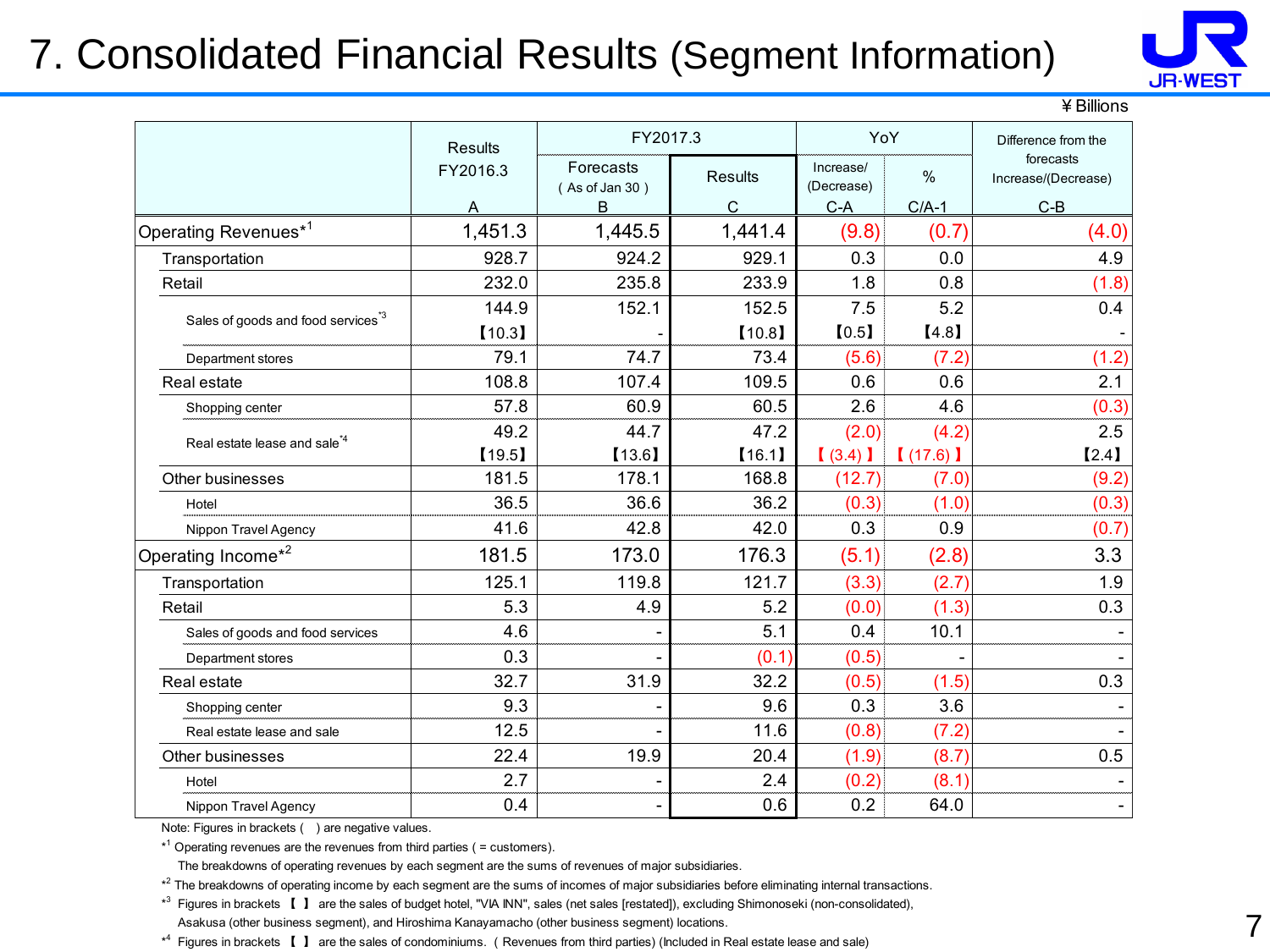### 8. Consolidated Financial Situation and Statements of Cash Flows



| ¥ Billions |  |
|------------|--|
|------------|--|

|                                                           | As of March 31,<br>2016<br>A | As of March 31,<br>2017<br>B | <b>Difference</b><br>increase/(decrease)<br>B-A |
|-----------------------------------------------------------|------------------------------|------------------------------|-------------------------------------------------|
| <b>Assets</b>                                             | 2,843.1                      | 3,007.8                      | 164.6                                           |
| Liabilities                                               | 1,916.8                      | 1,975.2                      | 58.4                                            |
| Net assets                                                | 926.3                        | 1,032.6                      | 106.2                                           |
| Balance of Long-term Debt and Payables                    | 1,001.8                      | 1,037.9                      | 36.0                                            |
| <b>[Average interest rate (%)</b> ]                       | [2.25]                       | [1.97]                       | $(0.28)$ ]                                      |
| Shinkansen Purchase Liability                             | 134.6                        | 104.6                        | (29.9)                                          |
| <b>[Average interest rate (%)</b> $\blacksquare$          | [6.28]                       | [6.55]                       | [0.27]                                          |
| <b>Bonds</b>                                              | 494.9                        | 534.9                        | 40.0                                            |
| $\blacksquare$ Average interest rate ( % ) $\blacksquare$ | [2.00]                       | [1.75]                       | $(0.25)$ 1                                      |
| Equity ratio (%)                                          | 30.9                         | 31.3                         | 0.4                                             |
| Net assets per share $(*)$                                | 4,534.29                     | 4,857.50                     | 323.21                                          |

|                                                    | Results<br>FY2016.3 | Results<br>FY2017.3 | YoY<br>increase/(decrease) |
|----------------------------------------------------|---------------------|---------------------|----------------------------|
|                                                    | A                   | B                   | B-A                        |
| Cash flows from operating activities               | 259.8               | 234.1               | (25.7)                     |
| Cash flows from investing activities               | (233.2)             | (295.8)             | (62.5)                     |
| Free cash flows                                    | 26.6                | (61.6)              | (88.3)                     |
| Cash flows from financing activities               | (31.3)              | 44.3                | 75.6                       |
| Change in cash and cash equivalents, net           | (4.6)               | (17.3)              | (12.7)                     |
| Cash and cash equivalents at the end of the period | 80.6                | 63.3                | (17.3)                     |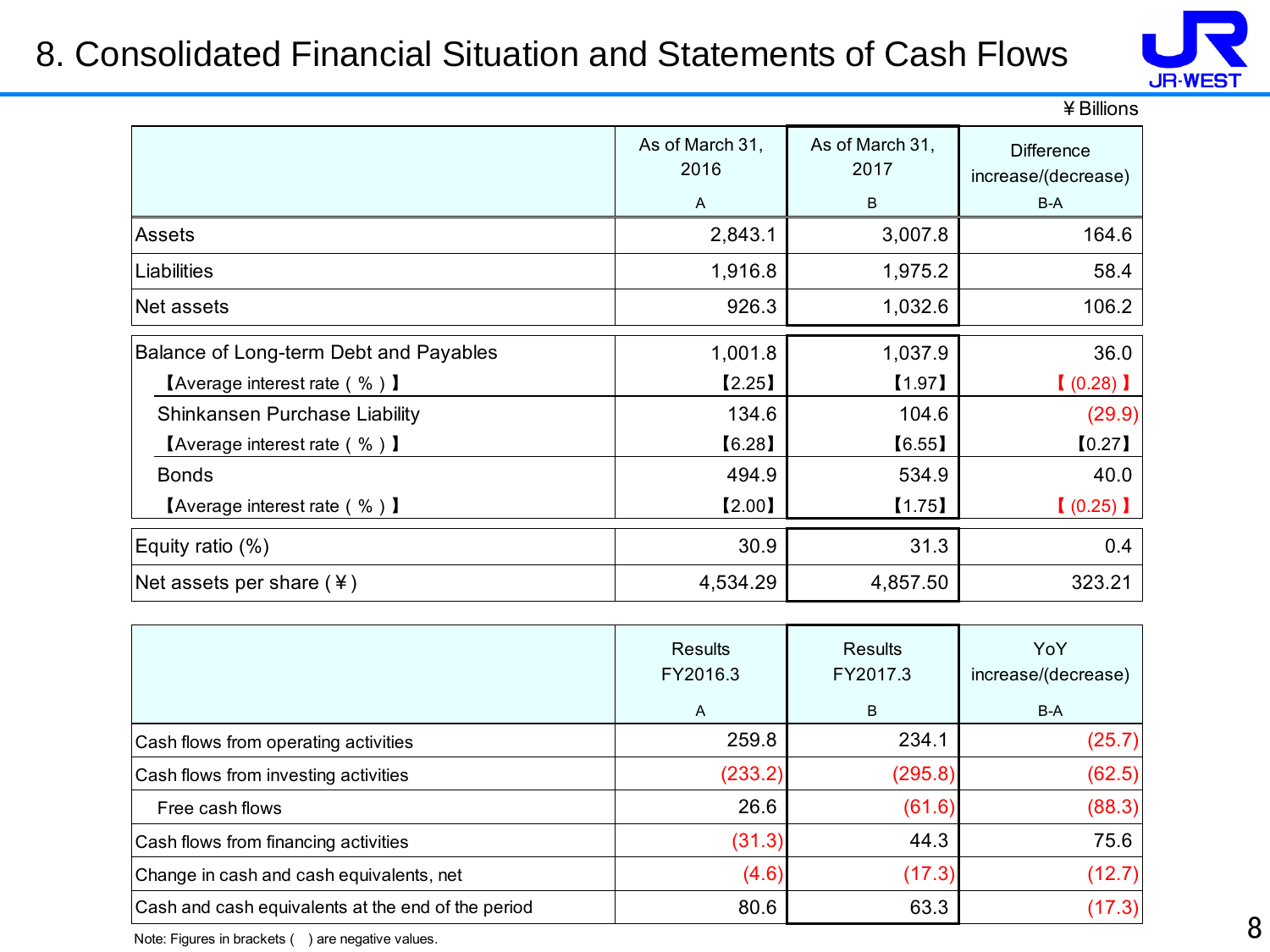### 9. Non-Consolidated Financial Forecasts



|                                          | <b>Results</b><br><b>Forecasts</b> |          | YoY                 |         |  |
|------------------------------------------|------------------------------------|----------|---------------------|---------|--|
|                                          | FY2017.3                           | FY2018.3 | Increase/           | $\%$    |  |
|                                          | A                                  | B        | (Decrease)<br>$B-A$ | $B/A-1$ |  |
| <b>Operating Revenues</b>                | 956.1                              | 967.0    | 10.8                | 1.1     |  |
| Transportation revenues                  | 849.6                              | 859.0    | 9.3                 | 1.1     |  |
| Other                                    | 106.4                              | 108.0    | 1.5                 | 1.5     |  |
| <b>Operating Expenses</b>                | 820.6                              | 828.0    | 7.3                 | 0.9     |  |
| Personnel costs                          | 223.3                              | 221.5    | (1.8)               | (0.8)   |  |
| Non personnel costs                      | 394.3                              | 403.0    | 8.6                 | 2.2     |  |
| Energy costs                             | 40.5                               | 46.5     | 5.9                 | 14.6    |  |
| Maintenance costs                        | 157.1                              | 158.0    | 0.8                 | 0.5     |  |
| Miscellaneous costs                      | 196.6                              | 198.5    | 1.8                 | 0.9     |  |
| Rental payments, etc.                    | 30.2                               | 30.5     | 0.2                 | 0.7     |  |
| <b>Taxes</b>                             | 34.9                               | 36.0     | 1.0                 | 2.9     |  |
| Depreciation                             | 137.6                              | 137.0    | (0.6)               | (0.5)   |  |
| Operating Income                         | 135.4                              | 139.0    | 3.5                 | 2.6     |  |
| Non-operating revenues and expenses, net | (17.0)                             | (16.0)   | 1.0                 | (5.9)   |  |
| Non-operating revenues                   | 6.1                                | 6.0      | (0.1)               |         |  |
| Non-operating expenses                   | 23.1                               | 22.0     | (1.1)               |         |  |
| <b>Recurring Profit</b>                  | 118.4                              | 123.0    | 4.5                 | 3.8     |  |
| Extraordinary profit and loss, net       | (16.5)                             | (3.0)    | 13.5                |         |  |
| Extraordinary profit                     | 18.3                               |          |                     |         |  |
| <b>Extraordinary loss</b>                | 34.9                               |          |                     |         |  |
| Net Income                               | 70.8                               | 83.0     | 12.1                | 17.2    |  |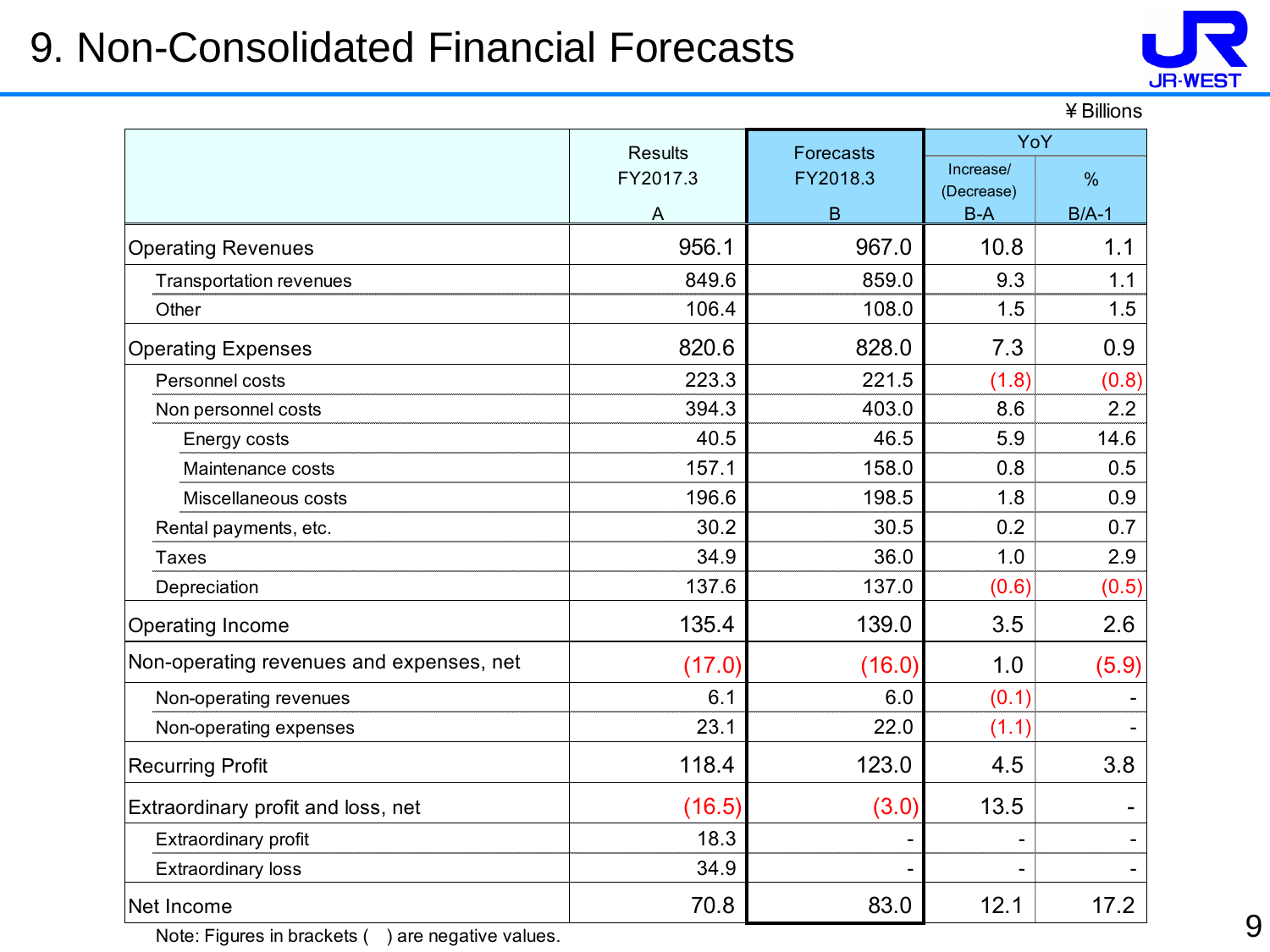

#### ¥Billions

|  |                                | <b>Results</b> | <b>Forecasts</b> | YoY                     |               |
|--|--------------------------------|----------------|------------------|-------------------------|---------------|
|  |                                | FY2017.3       | FY2018.3         | Increase/<br>(Decrease) | $\frac{0}{0}$ |
|  |                                |                | B                | <b>B-A</b>              | $B/A-1$       |
|  |                                |                |                  |                         |               |
|  | Shinkansen                     | 434.6          | 441.7            | 7.1                     | 1.6           |
|  | Kansai Urban Area              |                |                  |                         |               |
|  | (Kyoto-Osaka-Kobe Area)        | 305.0          | 306.2            | 1.1                     | 0.4           |
|  | <b>Other lines</b>             | 110.0          | 111.0            | 1.0                     | 0.9           |
|  | <b>Conventional lines</b>      | 415.0          | 417.2            | 2.2                     | 0.5           |
|  | <b>Transportation revenues</b> | 849.6          | 859.0            | 9.3                     | 1.1           |

Note: Revenues from luggage transportation are omitted due to the small amount.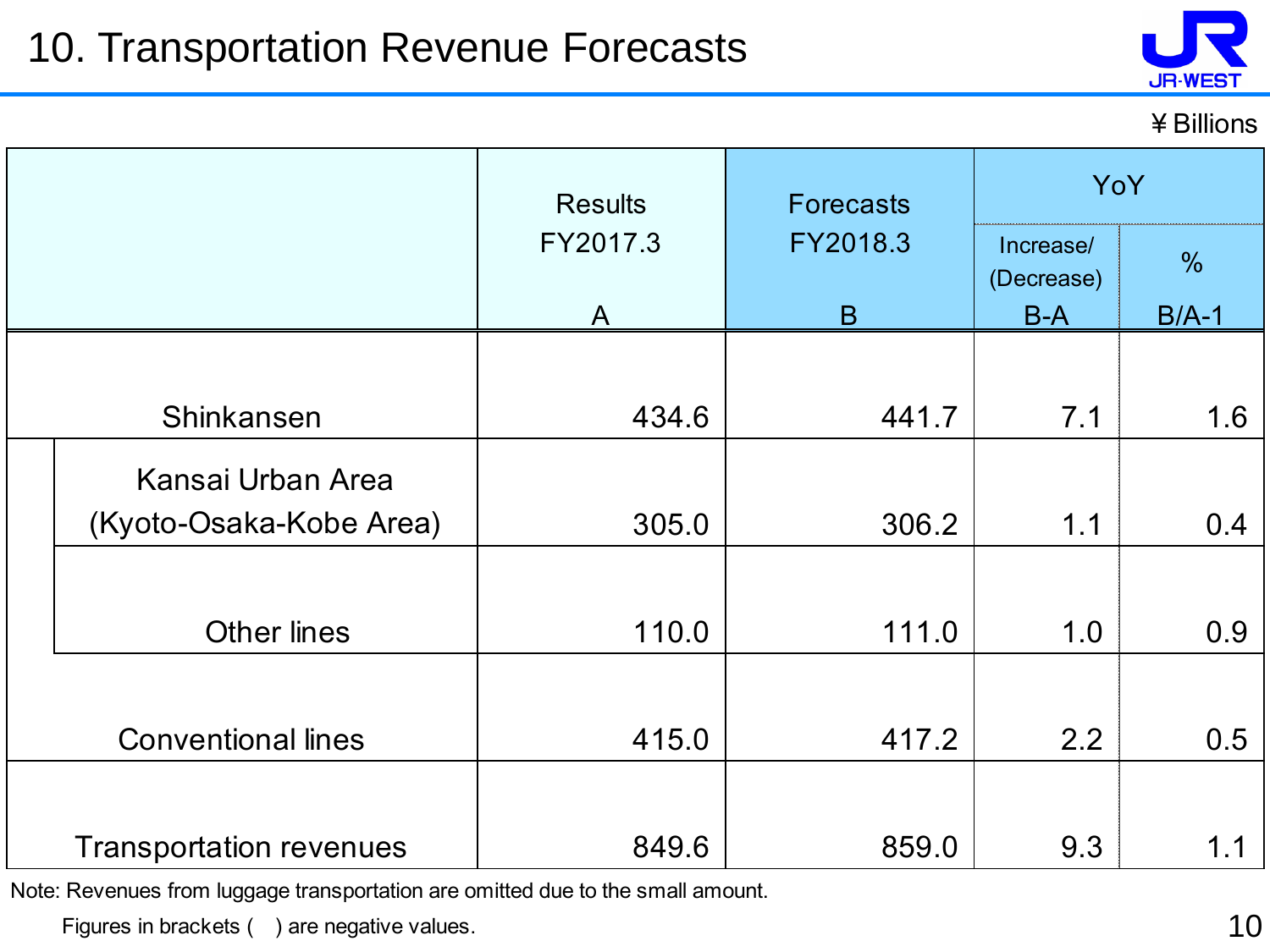## 11. Operating Expenses Forecasts (Non-Consolidated)



¥Billions

|                                  | Forecasts FY2018.3 |                         |       |                                                                                                   |  |
|----------------------------------|--------------------|-------------------------|-------|---------------------------------------------------------------------------------------------------|--|
| Item                             |                    | YoY                     |       |                                                                                                   |  |
|                                  |                    | Increase/<br>(Decrease) | $\%$  | Major factors (YoY)                                                                               |  |
| Personnel costs                  | 221.5              | (1.8)                   | (0.8) | Difference in personnel, etc                                                                      |  |
| Energy costs                     | 46.5               | 5.9                     | 14.6  | Increase in adjustment amount for fuel cost, etc.                                                 |  |
| Maintenance<br>costs             | 158.0              | 0.8                     | 0.5   | Increase in externally funded constructions<br>Decrease in maintenance costs for structures, etc. |  |
| <b>Miscellaneous</b><br>costs    | 198.5              | 1.8                     | 0.9   | Increase in adjustment amount for fuel cost, etc.                                                 |  |
| Rental Payments,<br>etc          | 30.5               | 0.2                     | 0.7   |                                                                                                   |  |
| <b>Taxes</b>                     | 36.0               | 1.0                     | 2.9   | Increase in fixed assets tax, etc.                                                                |  |
| Depreciation and<br>amortization | 137.0              | (0.6)                   | (0.5) | Progress of depreciation and amortization, etc.                                                   |  |
| Total                            | 828.0              | 7.3                     | 0.9   |                                                                                                   |  |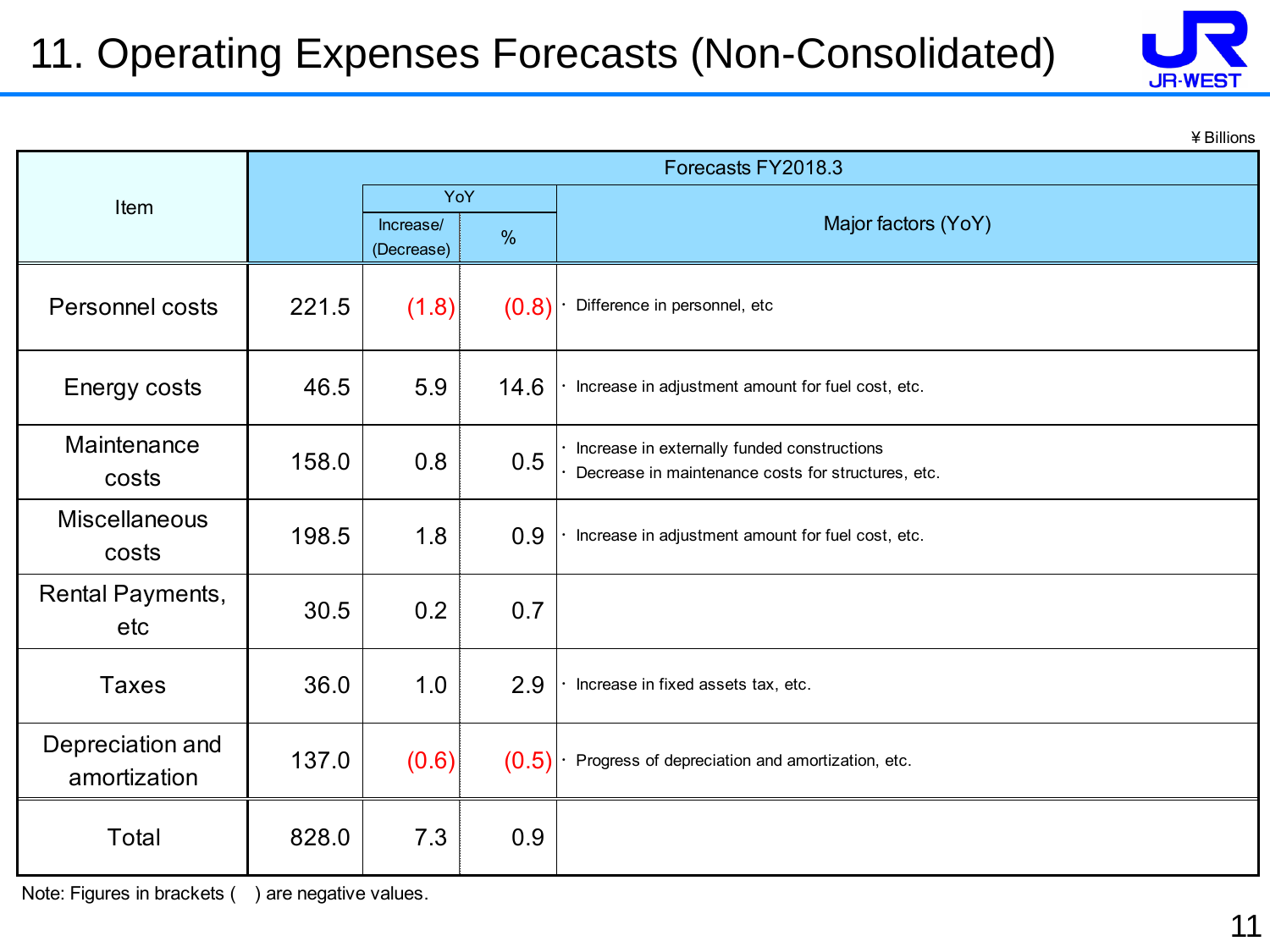### 12. Consolidated Financial Forecasts



#### ¥Billions

|                                          | <b>Results</b> | Forecasts      | YoY                 |               |
|------------------------------------------|----------------|----------------|---------------------|---------------|
|                                          | FY2017.3       | FY2018.3       | Increase/           | $\frac{9}{6}$ |
|                                          | A              | B              | (Decrease)<br>$B-A$ | $B/A-1$       |
| <b>Operating Revenues</b>                | 1,441.4        | 1,492.0        | 50.5                | 3.5           |
| <b>Operating Expenses</b>                | 1,265.0        | 1,308.5        | 43.4                | 3.4           |
| Operating Income                         | 176.3          | 183.5          | 7.1                 | 4.0           |
| Non-operating revenues and expenses, net | (15.6)         | (15.0)         | 0.6                 | (3.9)         |
| Non-operating revenues                   | 8.0            | 7.2            | (0.8)               |               |
| Non-operating expenses                   | 23.7           | 22.2           | (1.5)               |               |
| <b>Recurring Profit</b>                  | 160.7          | 168.5          | 7.7                 | 4.8           |
| Extraordinary profit and loss, net       | (23.0)         | (4.0)          | 19.0                |               |
| <b>Extraordinary profit</b>              | 19.6           |                |                     |               |
| <b>Extraordinary loss</b>                | 42.6           | $\overline{a}$ |                     |               |
| Profit attributable to owners of parent  | 91.2           | 109.0          | 17.7                | 19.4          |
|                                          |                |                |                     |               |

Net income per share(¥)  $\begin{array}{|c|c|c|c|c|c|c|c|} \hline \text{Net income per share(¥) } & & & \text{471.52} & & \text{563.00} \hline \end{array}$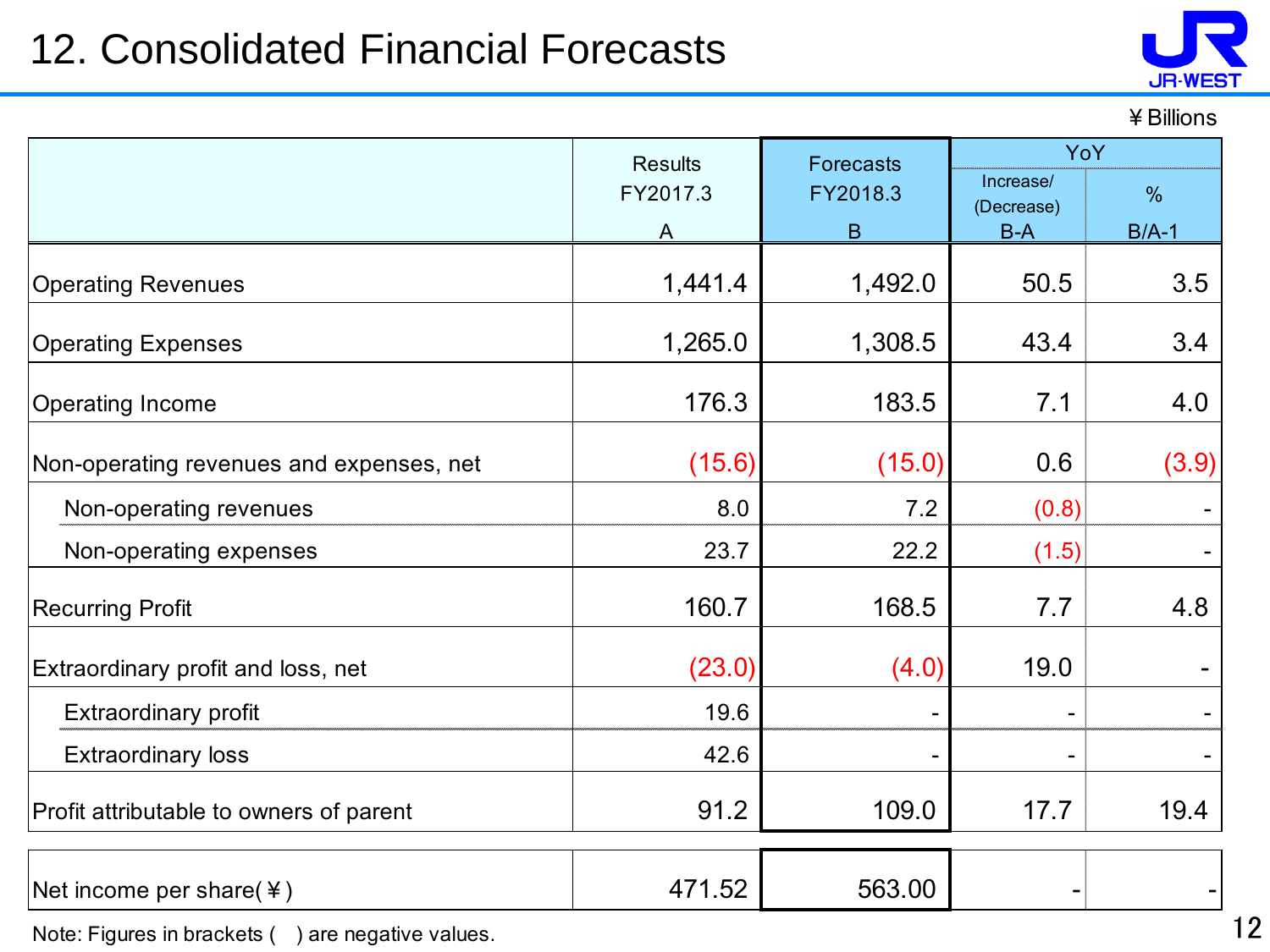### 13. Consolidated Financial Forecasts (Segment Information)



¥Billions

|                                               | <b>Results</b> | Forecasts | YoY                     |               |
|-----------------------------------------------|----------------|-----------|-------------------------|---------------|
|                                               | FY2017.3       | FY2018.3  | Increase/<br>(Decrease) | $\frac{9}{6}$ |
|                                               | A              | B         | B-A                     | $B/A-1$       |
| Operating Revenues <sup>*1</sup>              | 1,441.4        | 1,492.0   | 50.5                    | 3.5           |
| Transportation                                | 929.1          | 939.0     | 9.8                     | 1.1           |
| Retail                                        | 233.9          | 240.8     | 6.8                     | 2.9           |
|                                               | 152.5          | 164.2     | 11.6                    | 7.6           |
| Sales of goods and food services <sup>2</sup> | [10.8]         | $[11.7]$  | [0.9]                   | [8.5]         |
| Department stores                             | 73.4           | 68.6      | (4.8)                   | (6.6)         |
| Real estate                                   | 109.5          | 138.7     | 29.1                    | 26.6          |
| Shopping center                               | 60.5           | 59.1      | (1.4)                   | (2.4)         |
| Real estate lease and sale* <sup>3</sup>      | 47.2           | 77.7      | 30.4                    | 64.6          |
|                                               | [16.1]         | [34.9]    | [18.8]                  | [117.1]       |
| Other businesses                              | 168.8          | 173.5     | 4.6                     | 2.8           |
| Hotel                                         | 36.2           | 35.9      | (0.3)                   | (0.8)         |
| Nippon Travel Agency                          | 42.0           | 43.5      | 1.4                     | 3.5           |
| Operating Income                              | 176.3          | 183.5     | 7.1                     | 4.0           |
| Transportation                                | 121.7          | 125.1     | 3.3                     | 2.7           |
| Retail                                        | 5.2            | 7.0       | 1.7                     | 33.3          |
| Real estate                                   | 32.2           | 35.5      | 3.2                     | 10.2          |
| <b>Other businesses</b>                       | 20.4           | 19.0      | (1.4)                   | (7.2)         |

Note: Figures in brackets ( ) are negative values.

\*<sup>1</sup> Operating revenues are the revenues from third parties ( = customers).

The breakdowns of operating revenues by each segment are the sums of revenues of major subsidiaries.

\*<sup>2</sup> Figures in brackets 【 】 are the sales of budget hotel, "VIA INN", sales (net sales [restated]), excluding Shimonoseki (non-consolidated),

Asakusa (other business segment), and Hiroshima Kanayamacho (other business segment) locations.

\* 3 Figures in brackets 【 】 are the sales of condominiums. (Revenues from third parties) (Included in Real estate lease and sale)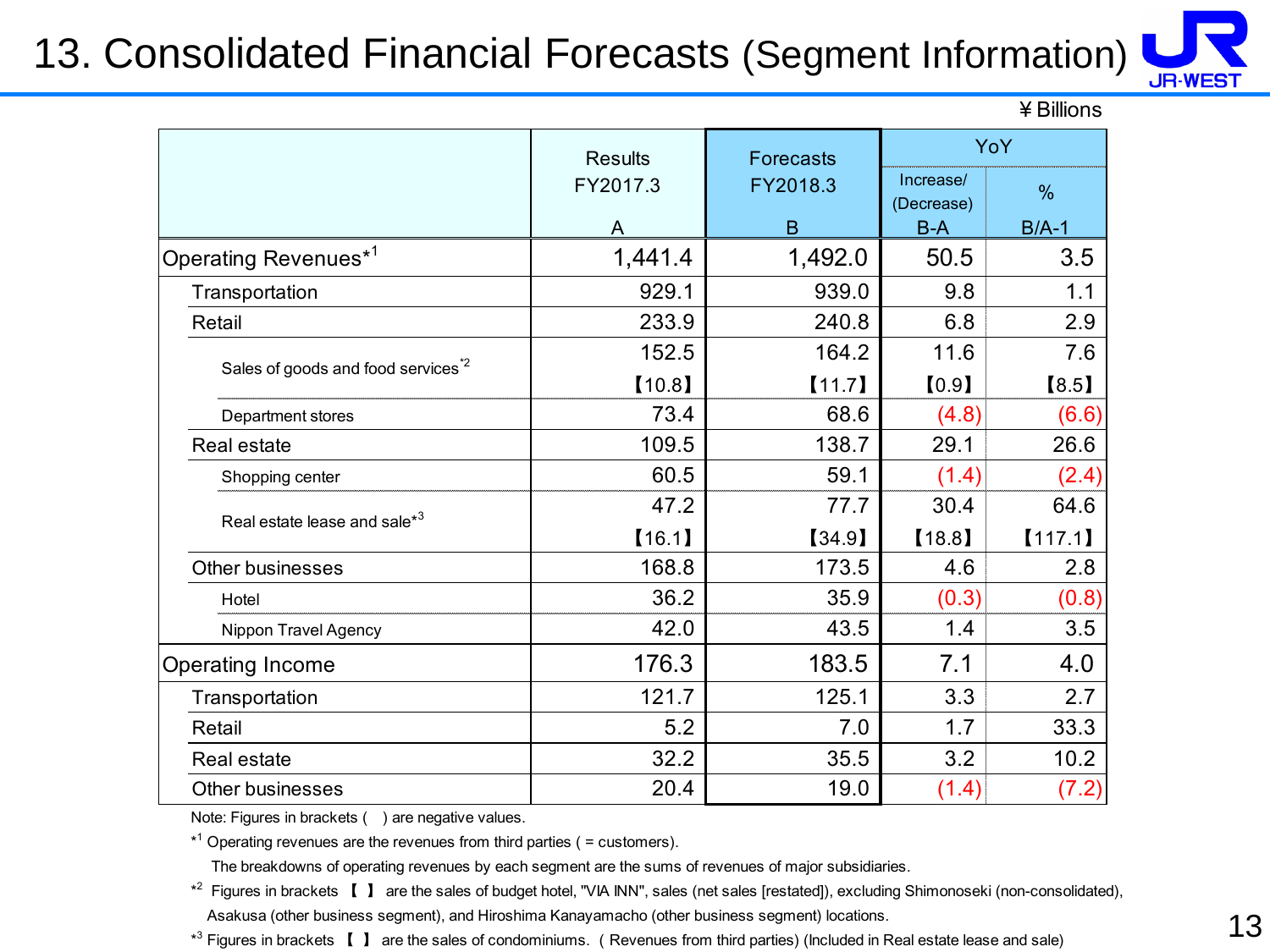

Persons, ¥Billions

|                                                     | <b>Results</b><br>FY2016.3 | <b>Results</b><br>FY2017.3 | <b>Forecasts</b><br>FY2018.3 |
|-----------------------------------------------------|----------------------------|----------------------------|------------------------------|
| ROA (%, Consolidated)                               | 6.4                        | 6.0                        | 6.1                          |
| ROE (%, Consolidated)                               | 10.2                       | 10.0                       | 11.1                         |
| <b>EBITDA</b> (Consolidated) <sup>*1</sup>          | 338.1                      | 339.1                      | 348.7                        |
| Depreciation (Consolidated)                         | 156.6                      | 162.7                      | 164.0                        |
| Capital Expenditure<br>(Consolidated, own fund)     | 233.1                      | 192.4                      | 166.0                        |
| Capital Expenditure<br>(Non-consolidated, own fund) | 198.7                      | 159.8                      | 130.0                        |
| Safety related capital expenditure                  | 126.0                      | 105.0                      | 79.0                         |
| Dividends per share $(*)$                           | 135                        | 140                        | 160                          |

\*1 EBITDA = Operating Income + Depreciation + Amortization of goodwill

|                                       | <b>Results</b><br>FY2016.3 |                  | <b>Results</b><br>FY2017.3 |                  | <b>Forecasts</b><br>FY2018.3 |                  |
|---------------------------------------|----------------------------|------------------|----------------------------|------------------|------------------------------|------------------|
|                                       |                            |                  |                            |                  |                              |                  |
|                                       | Consolidated               | Non-Consolidated | Consolidated               | Non-Consolidated | Consolidated                 | Non-Consolidated |
| No. of employees at the end of period | 47,456                     | 26,555           | 47,382                     | 25,821           | -                            |                  |
| Financial Expenses, net               | (23.3)                     | (22.6)           | (21.6)                     | (21.0)           | (20.4)                       | (19.7)           |
| Interest and dividend income          | 0.7                        | 1.5              | 0.6                        | 1.1              | 0.6                          | 1.1              |
| Interest expenses                     | 24.1                       | 24.1             | 22.3                       | 22.2             | 21.0                         | 20.8             |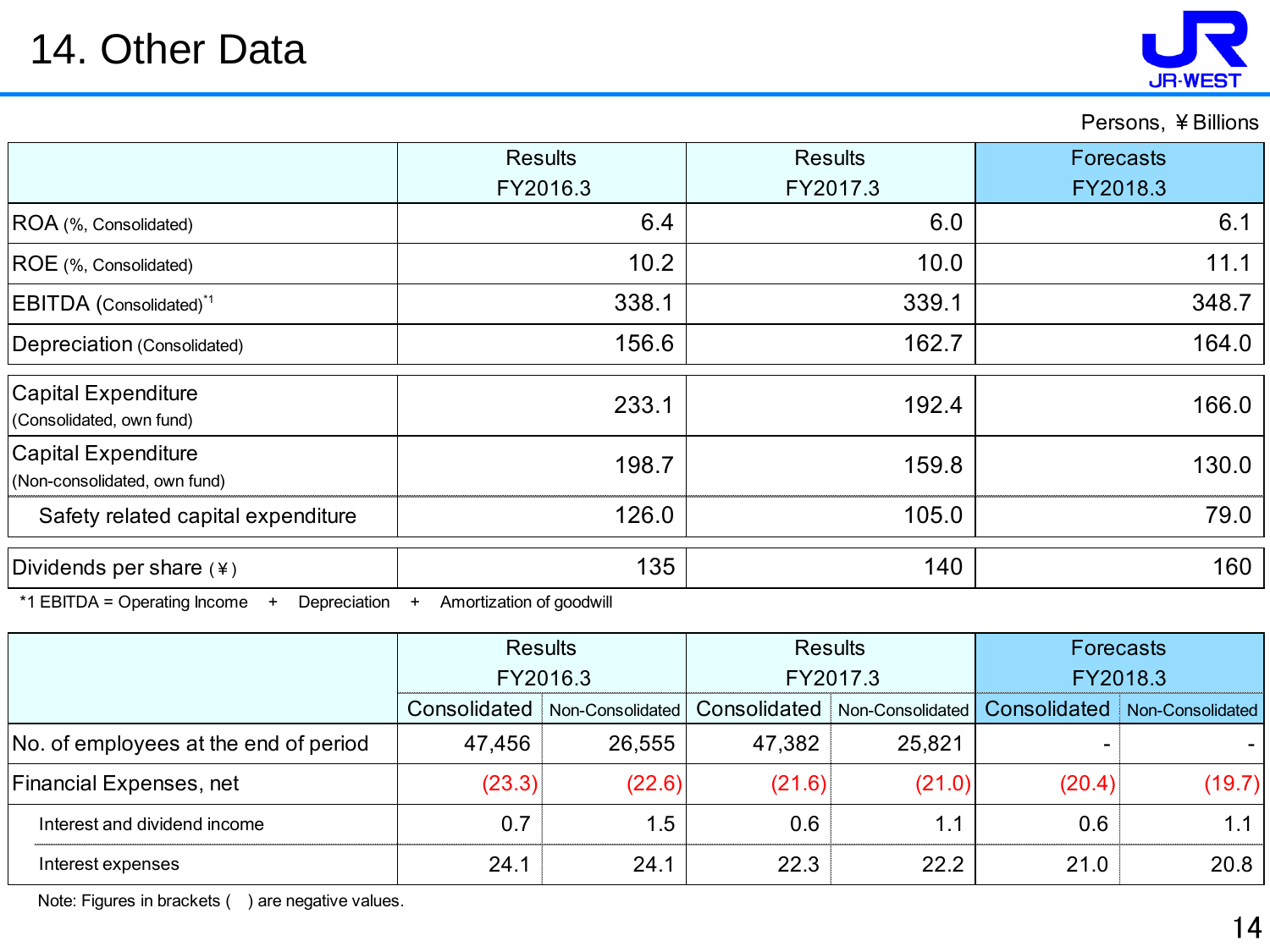### 15. Redemption Plan of Shinkansen Purchase Liability